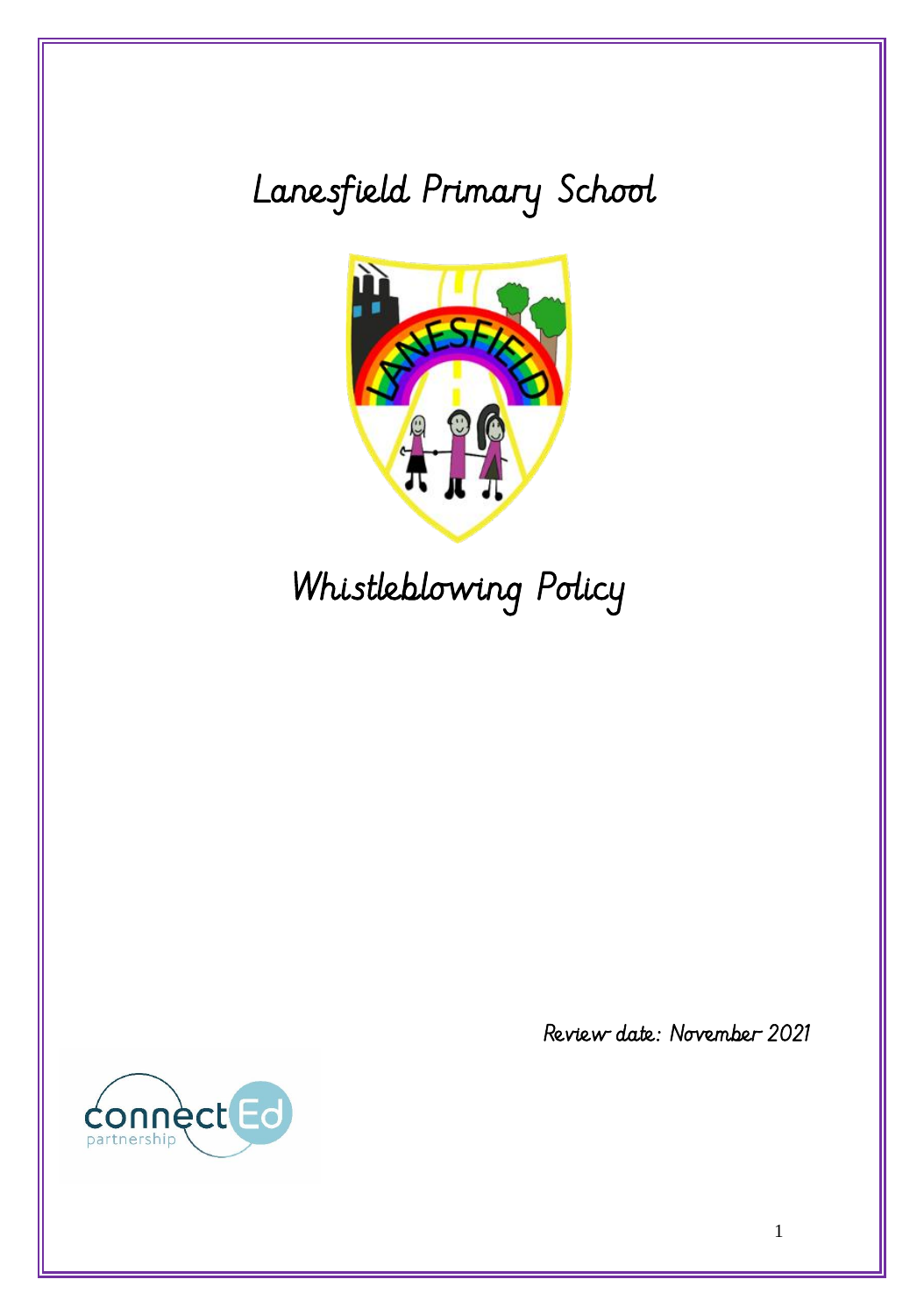Working in Partnership

**CITY OF WOLVERHAMPTON** COUNCIL

# **WHISTLEBLOWING/ PUBLIC DISCLOSURE**

# **MODEL POLICY STATEMENT FOR SCHOOLS**

**ConnectEd Partnership highly recommend the use of this policy. The policy is considered best HR practice, it has been developed in accordance with current employment law and has been negotiated with all recognised professional associations and HR providers across the City of Wolverhampton.**

**Updated November 2020**

Adopted by: Lanesfield Primary School On: November 2020 Signed (Chair of Governors/Trust): Mrs K Budding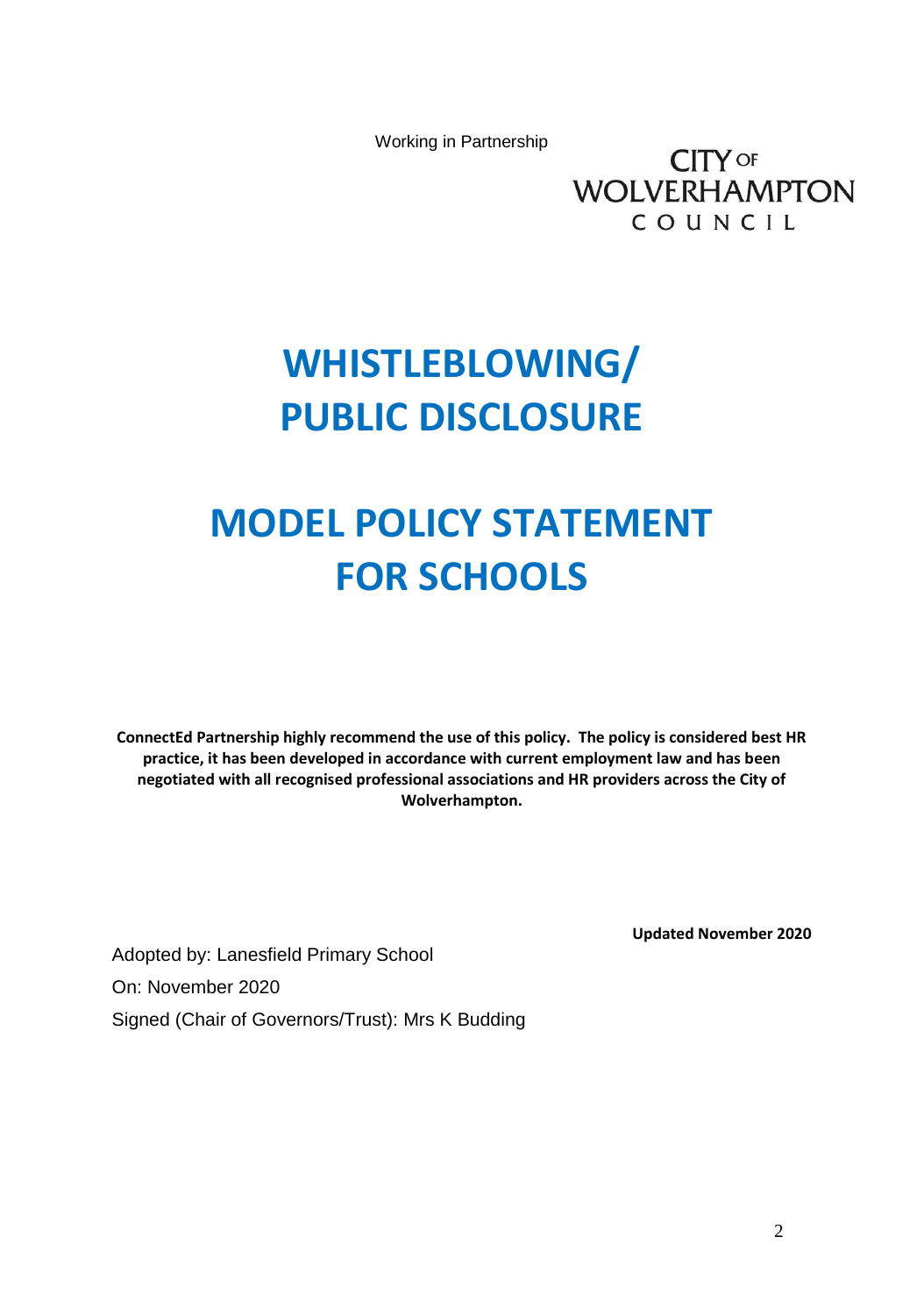## **Key Amendments made to this document in November 2020**

Section 4.2.5 inserted to clarify data should be kept in line with the employer's retention schedule.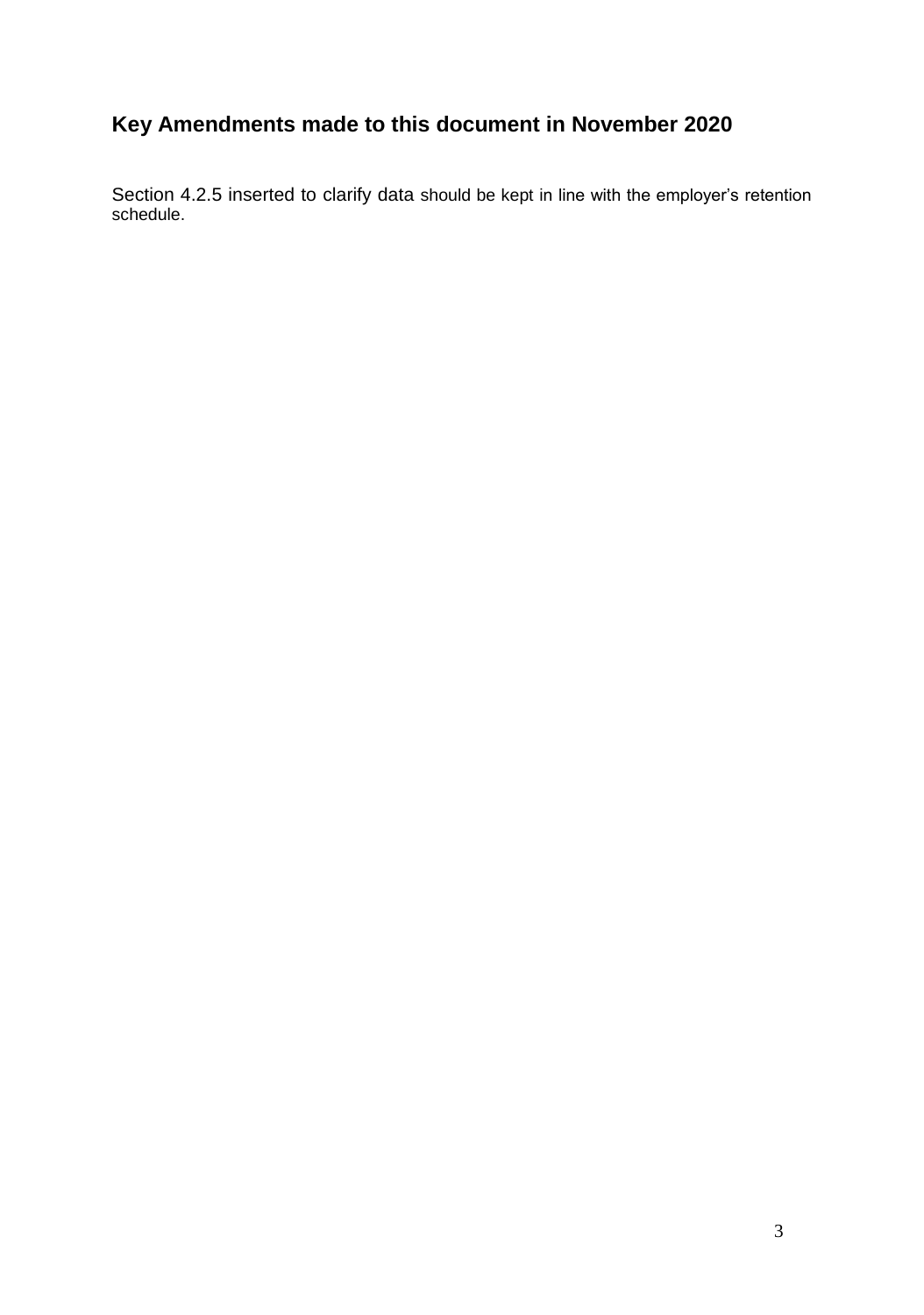## **Index**

|    | <b>Statement of Intent</b> | 4 |
|----|----------------------------|---|
| 2. | Purpose                    | 4 |
| 3. | Definition and Scope       | 4 |
| 4. | <b>Key Principles</b>      | 5 |
|    | 4.1 Advice and Support     | 5 |
|    | 4.2 Reporting Arrangements | 5 |
|    | 4.3 Investigation          | 6 |
|    | 4.4 Safeguards             | 6 |
|    | 4.5 Action/Responses       |   |

## **1 Statement of Intent**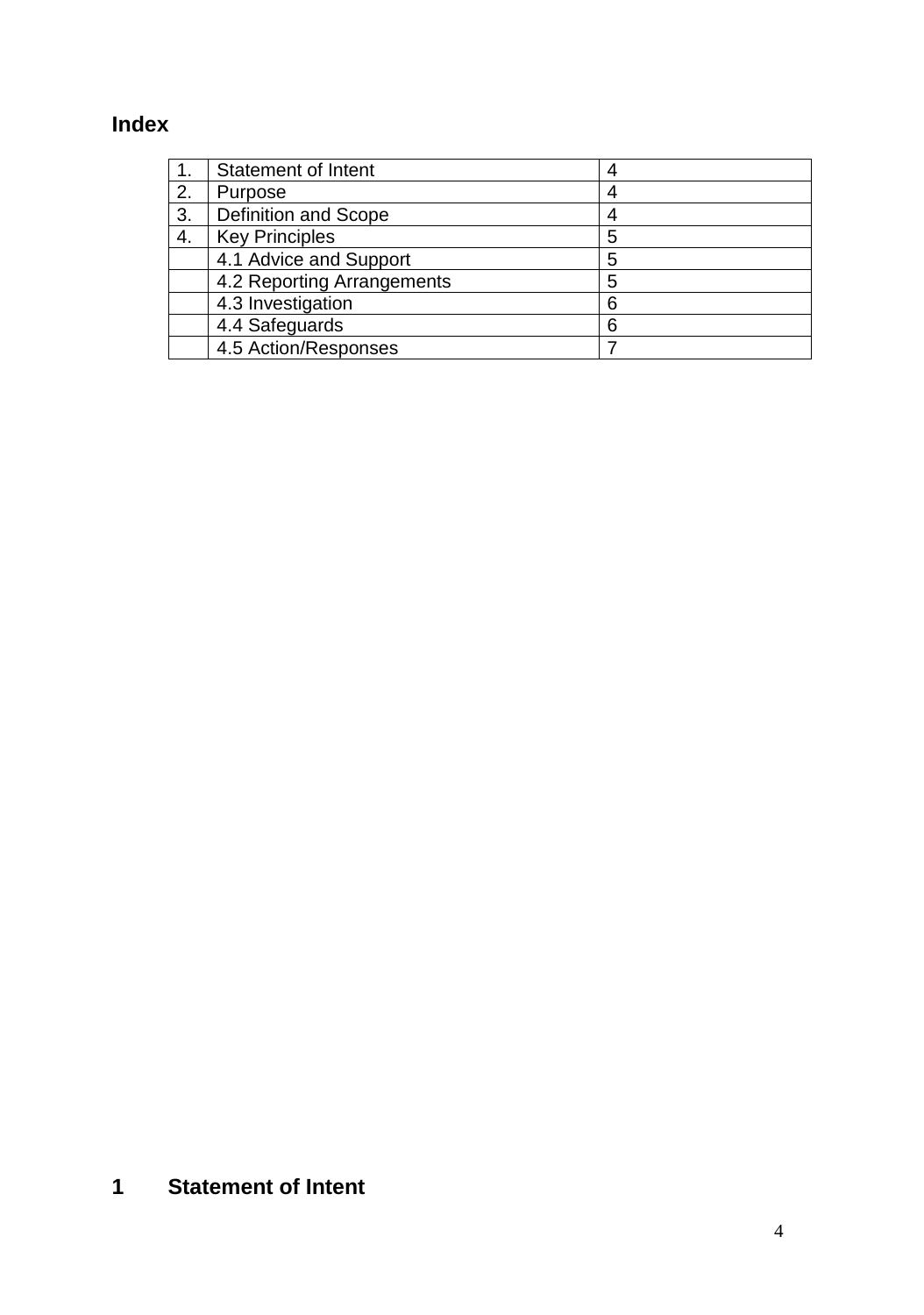- 1.1 The employer is committed to promoting the highest standards of integrity and accountability for all its employees/workers.
- 1.2 In implementing this policy, the intention is to ensure, so far as is reasonably practicable, compliance with the provisions of the relevant legislation, including employee rights conferred through the Public Interest Disclosure Act 1998, which came into force on 2 July 1999.
- 1.3 The Act introduced specific rights for those who disclose information to a third party about an alleged wrongdoing, in defined circumstances.
- 1.4 There is no general right for all whistleblowing to receive special protection; the aim is to channel disclosures through the appropriate sources.

### **2 Purpose**

- 2.1 The purpose of the policy is to ensure that complaints of fraud, malpractice or other improper conduct can be raised without fear of reprisal and dealt with properly and with due consideration.
- 2.2 The approach is intended to encourage freedom of expression so that staff feel able to raise serious concerns within their place of work, rather than externally, or by overlooking a problem.

### **3 Definition and Scope**

- 3.1 **The policy covers concerns and legally protected disclosures of information about**
	- Unlawful acts
	- Breach of Council Standing Orders, Authority, Governing Body or Trust Board Policy or Procedure
	- Miscarriage of justice
	- Conduct or behaviour which falls below established standards of good practice
	- Improper, unethical conduct or malpractice, including abuse of pupils/students/staff
	- Health, safety or environmental damage or risk
	- Deliberate concealment of information about any of the above

#### 3.2 **Specifically, the policy covers suspected financial irregularities, e.g.**

- \* Theft or abuse of Council/School property<br>Necessition or folography can be proported as a free
- Deception or falsification of records, e.g. fraudulent time or expense claims
- Falsification or misreporting of performance data
- 3.3 However, the policy is separate from other procedures, e.g. harassment, disciplinary, child protection and work related grievance/complaints procedures, which should be followed in cases where an individual or group of employees is involved in, or has a concern about a matter affecting their own work or workplace.
- 3.4 The policy applies equally to all those working in schools, including teaching, non-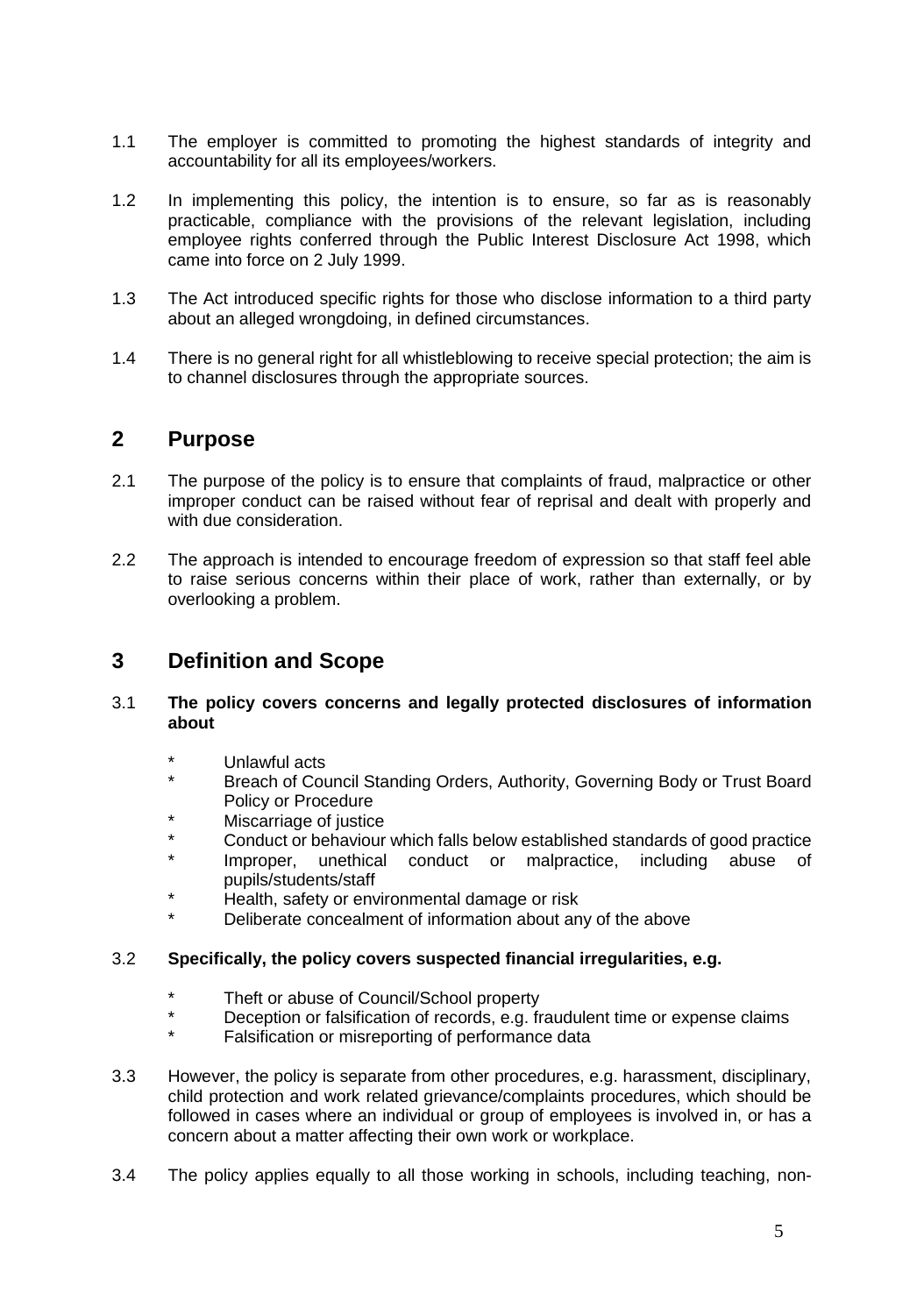teaching staff, agency/supply staff and contractors' staff as well as those employed in Authority managed service areas.

### **4 key principles**

#### 4.1 **Advice and Support**

- 4.1.1 Anyone wishing to raise a concern under the policy may, in the first instance, wish to discuss the issue informally, in confidence, with a colleague, other senior manager, trades union/professional association representative or a HR representative.
- 4.1.2 If, after initial consideration, an individual decides to pursue the issue formally, under the policy, ongoing advice and support can be accessed through the same resources and/or additional external advice, if necessary.
- 4.1.3 The whistleblower has the right to consult with and be accompanied by a trade union representative, during the operation of the procedures under the policy. If the whistleblower is not an employee they also have the right to consult with and be accompanied by a trade union representative, during the operation of the procedures under the policy.
- 4.1.4 A free, confidential employee helpline service (tel: 020 3117 2520) is provided by the independent charity "Public Concern at Work" which offers independent advice to anyone worried about malpractice in the workplace. Further information is available online at www.pcaw.org.uk. For staff who do not feel able to raise concerns regarding child protection failures internally, staff are now able to report their concerns via the NSPCC whistleblowing helpline on 0800 028 0285 or by email: [help@nspcc.org.uk](mailto:help@nspcc.org.uk)

#### 4.2 **Reporting Arrangements**

- 4.2.1 The procedure should be published, brought to the attention of all employees and made available in every workplace. The appointed person(s) to whom concerns should be addressed/reported initially must be clearly identified. This will usually be the Headteacher in the first instance.
- 4.2.2 Where the concern relates to the Headteacher, it may be appropriate to go outside the normal line management structure, to an independent third party. Where the concern relates to a contractor working on the school site, the concerns should be raised with the Headteacher.
- 4.2.3 Concerns about exceptionally serious issues may be raised outside the organisation, for example to the Press, Police or other external body. For this to be deemed a protected disclosure under the legislation, however, the individual making the disclosure through an external route must show
	- there is reasonable belief that raising the issue internally will result in the individual suffering a detriment
	- that evidence will be destroyed or concealed
	- that they have previously made a disclosure of substantially the same information to the employer or a prescribed person.
- 4.2.4 The employer will maintain a register of complaints lodged under the policy,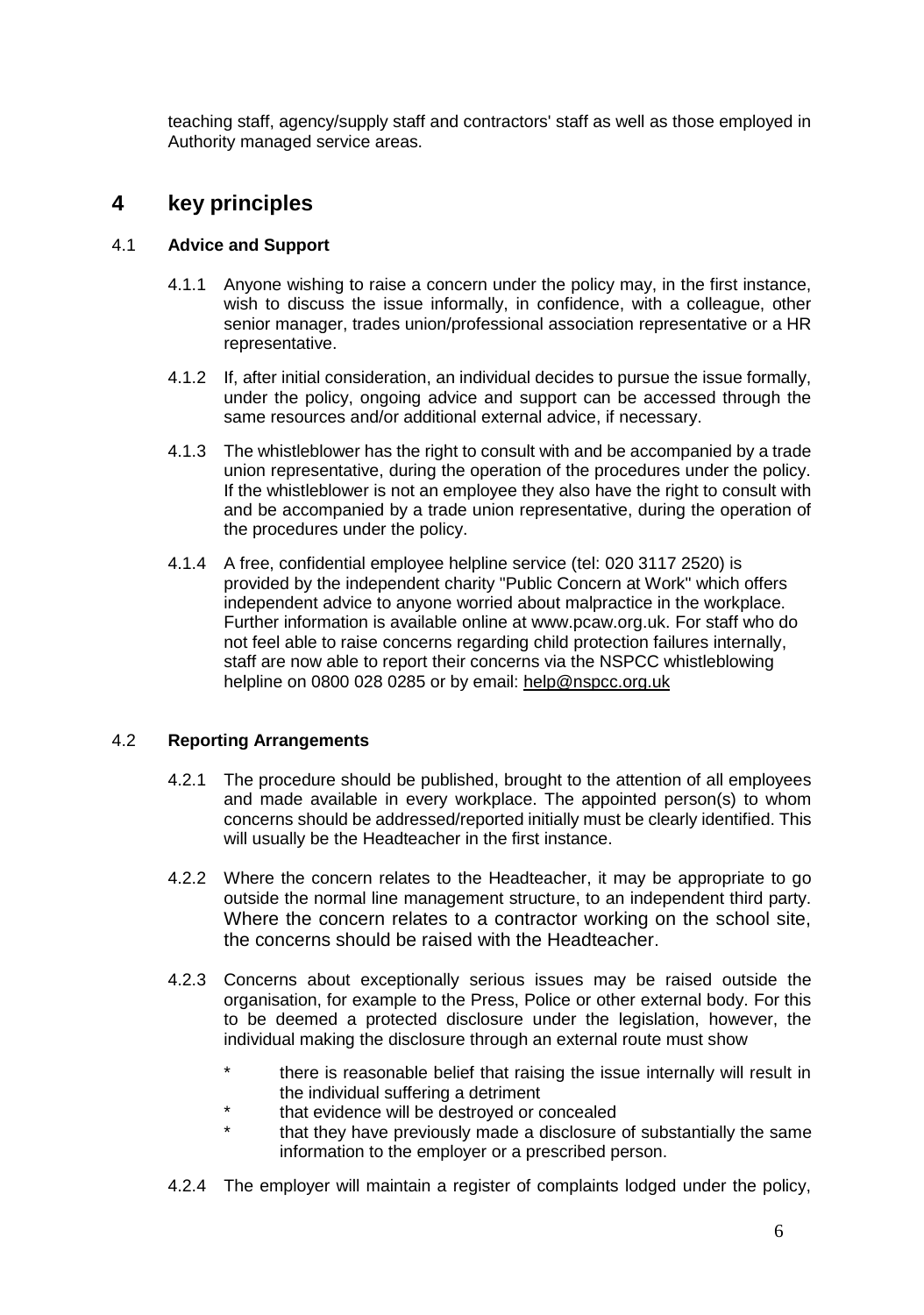report those complaints to the relevant body and will make available for external inspection, such reports/statistical information as may be required. The relevant body may be, for example: The Financial Services Authority, the Regional Schools Commissioner, Local Professional Association Trade Union, and Exam Board or the Local Authority.

4.2.5. Where applicable, data should be kept in line with the employer's retention schedule. Retention of data will be proportional to the purpose for which the data is collected, whilst taking into account any legal or statutory requirements in terms of retention periods.

#### 4.3 **Investigation**

- 4.3.1 The process by which allegations will be investigated, including time limits for response will, so far as is reasonably practicable, mirror those set out in the employers Grievance/Complaints Procedures. In exceptional circumstances and by agreement between the parties concerned, time limits for responses may be varied, but should not normally exceed six weeks.
- 4.3.2 In all cases involving a disclosure outside the normal line management structure, the complainant should inform or submit a copy of the complaint to the employer, who will arrange for the matter to be investigated.
- 4.3.3 Where there has been a whistleblowing allegation the employer must appoint an investigator. The person appointed to investigate the allegation will be expected to produce a written report relating to the allegations, the outcome of the investigation and further action to be taken. A recommendation for an appropriate course of action will be made. The investigator must make it clear to all parties, including the whistleblower, that the allegation may be required to be shared during the process. If the whistleblowing allegation is a Safeguarding allegation, this will be dealt with through the Safeguarding policy.
- 4.3.4 Any individual who is the subject of an allegation will be given details and the opportunity to respond.
- 4.3.5 The complainant, the subject and the employer will be informed of the result.

#### 4.4 **Safeguards**

#### **Harassment or Victimisation**

- 4.4.1 It is recognised that the decision to report a concern can be a difficult one to make, not least because of fear of reprisal from the alleged wrongdoer. The employer will not tolerate harassment or victimisation and will take action to protect anyone who raises a concern in good faith. Protection against reprisal or victimisation applies equally if the concern turns out later not to be justified.
- 4.4.2 The activation of this policy will not, however, halt the operation of other procedures which may be in place affecting the complainant.

#### **Confidentiality**

4.4.3 The employer will endeavour to protect the identity of anyone raising a concern who does not wish to be named.